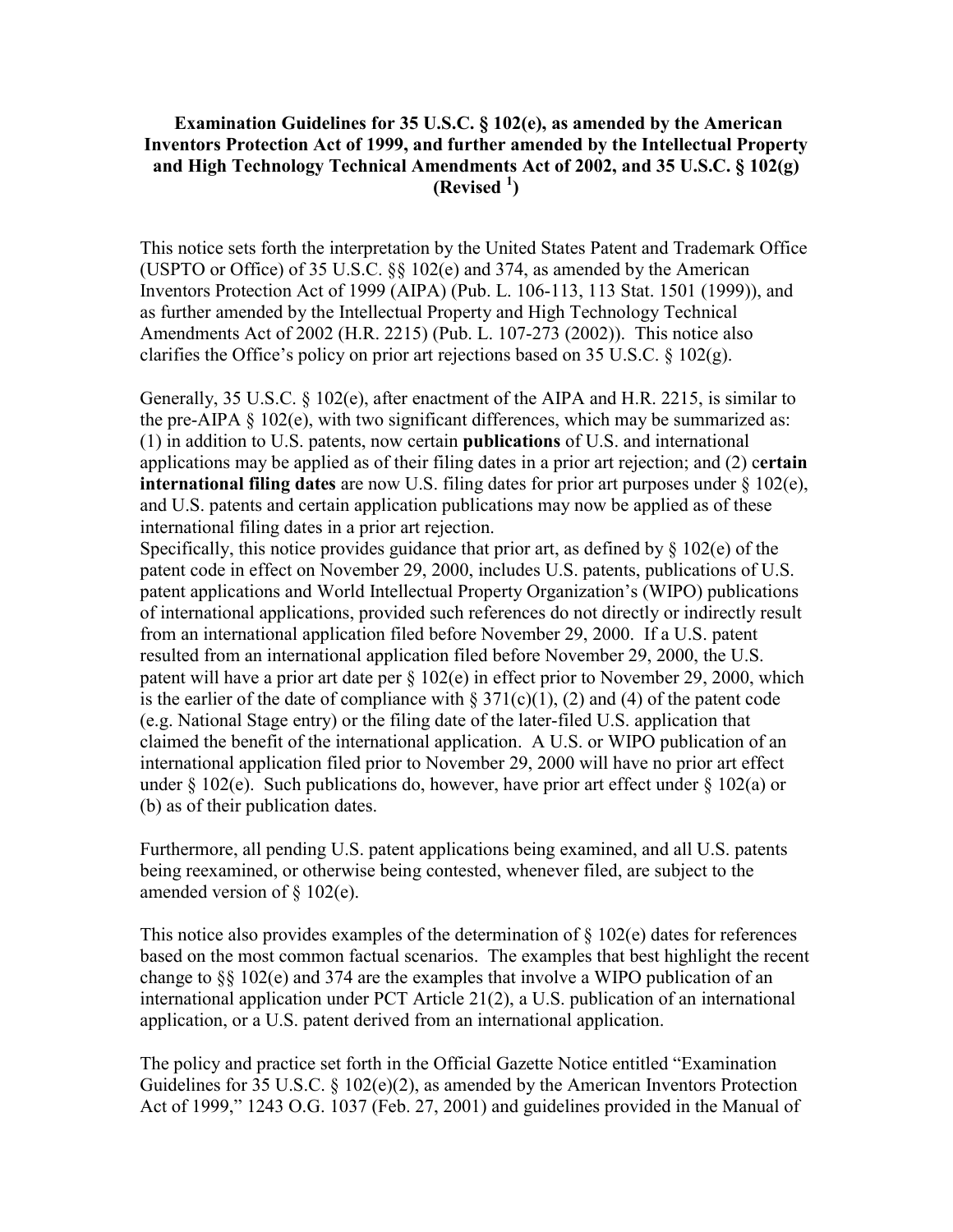Patent Examining Procedure (MPEP) concerning the changes made by the AIPA to 35 U.S.C. § 102(e) (e.g., MPEP 706.02(a), Part II; 901.03; 1895.01, Part E; 1896; and 2136 et seq., Eighth Edition (August 2001)) are superceded by this notice and should no longer be followed.

## SIGNIFICANT PROVISIONS:

### **A. Effective Date Provisions of the Amendments.**

The technical correction legislation in H.R. 2215 provides for the application of revised 35 U.S.C. § 102(e) in the examination of all applications, whenever filed, and the reexamination of, or other proceedings to contest, all patents. The filing date of the application is no longer relevant in determining what version of § 102(e) to apply in determining the patentability of that application, or the patent resulting from that application. The revised statutory provisions supercede all previous versions of §§ 102(e) and 374, with only one exception, which is when the potential reference is based on an international application filed prior to November 29, 2000 (discussed further in section D below). Furthermore, the provisions amending  $\S$  102(e) and 374 in H.R. 2215 are completely retroactive to the effective date of the relevant provisions in the AIPA (November 29, 2000).

### **B. U.S. and WIPO application publications may have a § 102(e)(1) prior art date.**

Paragraph (e) of 35 U.S.C. § 102 was amended by the AIPA to create two separate clauses, namely, § 102(e)(1) for **publications** of patent applications and § 102(e)(2) for patents. Section  $102(e)(1)$ , in combination with amended § 374, created a new category of prior art by providing prior art effect for certain **publications** of patent applications, including international applications, as of their effective United States filing dates (which will include certain international filing dates). Under H.R. 2215's revised  $\S$  102(e), an international filing date, which is on or after November 29, 2000, is a United States filing date for prior art purposes under 35 U.S.C.  $\S 102(e)$  if the international application designated the United States and was published by the World Intellectual Property Organization (WIPO) under the Patent Cooperation Treaty (PCT) Article 21(2) in the English language. Publication under PCT Article 21(2) may result from a request for early publication by an international applicant or after the expiration of 18-months after the earliest claimed filing date in an international application. An applicant that has designated only the U.S. would continue to be required to request publication from WIPO as the reservation under PCT Article 64(4) continues to be in effect for such applicants.

### **C. A patent from an international application may have a § 102(e)(2) prior art date of its international filing date.**

Paragraph (e) of 35 U.S.C. § 102 was also amended by the AIPA to eliminate the reference to fulfillment of the 35 U.S.C.  $\S 371(c)(1)$ , (2) and (4) requirements. As a result, United States **patents** issued directly from international applications filed on or after November 29, 2000 will no longer be available as prior art under § 102(e) as of the date the requirements of  $\S 371$  (c)(1), (2) and (4) have been satisfied. Under  $\S 102(e)(2)$ , as amended by the AIPA and H.R. 2215, an international filing date, which is on or after November 29, 2000, is a United States filing date for purposes of determining the earliest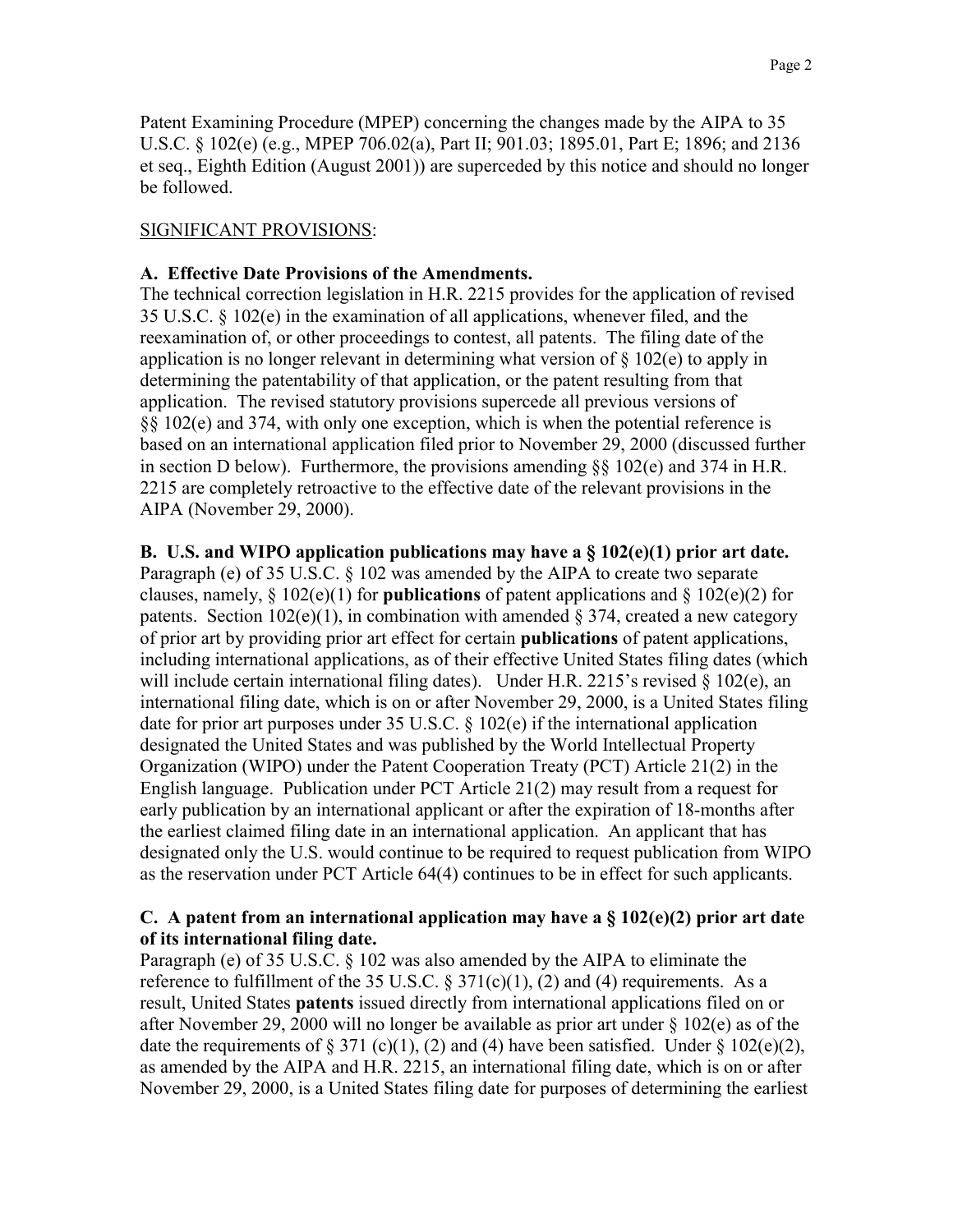effective prior art date of a patent if the international application designated the United States and was published in the English language under PCT Article 21(2) by WIPO.

## **D. International filing dates prior to November 29, 2000 cannot be used under § 102(e) for prior art purposes.**

No international filing dates prior to November 29, 2000 may be relied upon as a prior art date under § 102(e) in accordance with the last sentence of the effective date provisions (reproduced below in section I). **Patents** issued directly, or indirectly, from international applications filed before November 29, 2000 may only be used as prior art based on the provisions of § 102(e) in effect before November 29, 2000. Thus, the date of such a prior art patent is the earliest of the date of compliance with 35 U.S.C.  $\S 371(c)(1)$ , (2) and (4), or the filing date of the later-filed U.S. continuing application that claimed the benefit of the international application. **Publications** of international applications filed before November 29, 2000 (which would include WIPO publications and U.S. publications of the National Stage (§ 371)) do not have a  $\S$  102(e) date at all. Specifically, under  $\S$  374, the international application must be filed on or after November 29, 2000 for its WIPO publication to be "deemed a publication under section 122(b)" and thus available as a possible prior art reference under § 102(e) as amended by the AIPA.

## **E. Additional requirements for international applications filed on or after November 29, 2000.**

If an international application was filed on or after November 29, 2000, the international application must have **designated the U.S.** and been **published in English** under PCT Article 21(2) by WIPO in order for its international filing date to be a U.S. filing date for purposes of  $\S$  102(e) and be relied upon as a prior art date.

## **F. When an international application cannot serve as a bridge to an earlier-filed application.**

International applications, which: (1) were filed prior to November 29, 2000, (2) did not designate the U.S., or (3) were not published in English under PCT Article 21(2) by WIPO, may not be used to reach back (bridge) to an earlier filing date through a priority or benefit claim for prior art purposes under 35 U.S.C. § 102(e).

DISCUSSION: Sections I –V below set forth the USPTO's examination procedures for the amendments to 35 U.S.C. § 102(e) made by the AIPA and H.R. 2215.

# **I) Statutory Language of 35 U.S.C. §§ 102(e) and 374:**

*Pre-AIPA § 102(e): Now, only applies to Patents derived from International Applications filed before November 29, 2000:* 

"A person shall be entitled to a patent unless —

(e) the invention was described in a patent granted on an application for patent by another filed in the United States before the invention thereof by the applicant for patent, or on an international application by another who has fulfilled the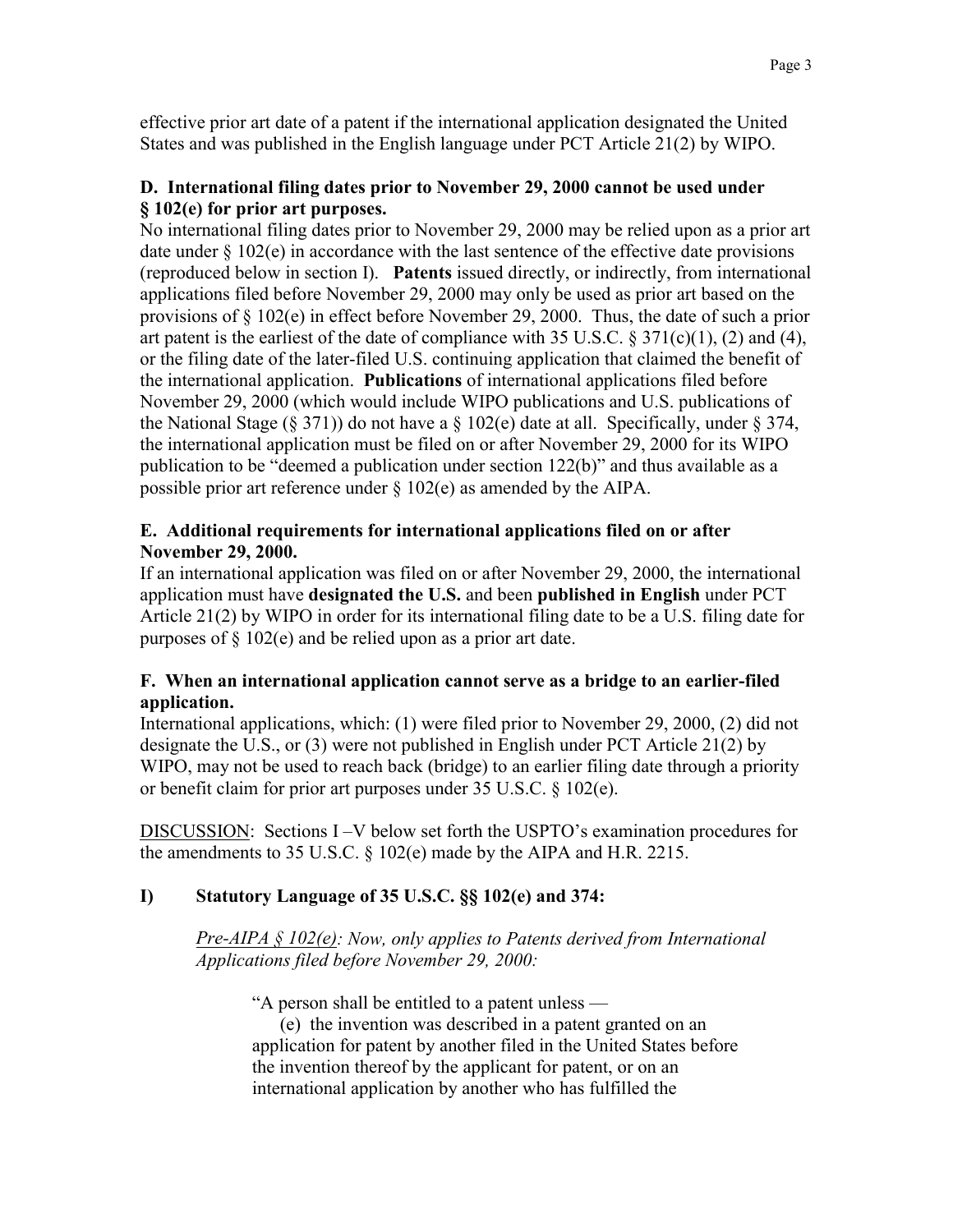requirements of paragraphs  $(1)$ ,  $(2)$ , and  $(4)$  of section 371 $(c)$  of this title before the invention thereof by applicant for patent, or".

*Revised § 102(e): For examining all Applications, whenever filed, and for reexamining of all Patents, and for determining the prior art dates<sup>2</sup> of Patents and certain Application Publications:* 

A person shall be entitled to a patent unless

(e) the invention was described in (1) an application for patent, published under section 122(b), by another filed in the United States before the invention by the applicant for patent or (2) a patent granted on an application for patent by another filed in the United States before the invention by the applicant for patent, except that an international application filed under the treaty defined in section 351(a) shall have the effects for the purposes of this subsection of an application filed in the United States only if the international application designated the United States and was published under Article 21(2) of such treaty in the English language; or

#### *Pre-AIPA § 374: For WIPO Publications of International Applications filed prior to November 29, 2000:*

The publication under the treaty of an international application shall confer no rights and shall have no effect under this title other than that of a printed publication.

#### *Revised § 374: For WIPO Publications of International Applications filed on or after November 29, 2000:*

The publication under the treaty defined in section 351(a) of this title, of an international application designating the United States shall be deemed a publication under section 122(b), except as provided in sections 102(e) and 154(d) of this title.

## *Effective Date Provisions for the amendments to §§ 102(e) and 374<sup>3</sup> , as amended by H.R. 2215:*

Except as otherwise provided in this section, sections 4502 through 4504 and 4506 through 4507, and the amendments made by such sections, shall be effective as of November 29, 2000, and shall apply only to applications (including international applications designating the United States) filed on or after that date. The amendments made by section 4504 shall additionally apply to any pending application filed before November 29, 2000, if such pending application is published pursuant to a request of the applicant under such procedures as may be established by the Director.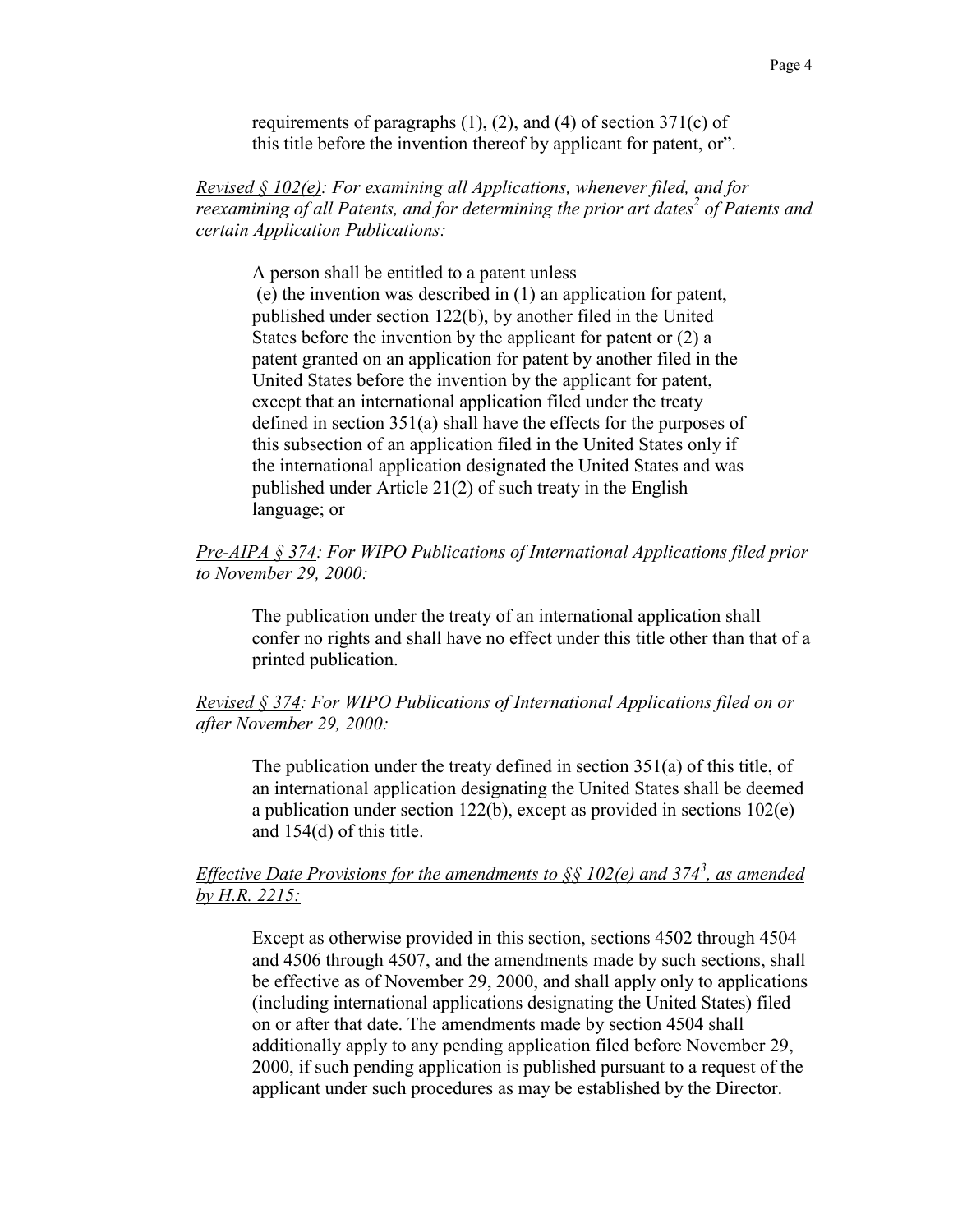Except as otherwise provided in this section, the amendments made by section 4505 shall be effective as of November 29, 2000 and shall apply to all patents and all applications for patents pending on or filed after November 29, 2000. Patents resulting from an international application filed before November 29, 2000 and applications published pursuant to section 122(b) or Article 21(2) of the treaty defined in section 351(a) resulting from an international application filed before November 29, 2000 shall not be effective as prior art as of the filing date of the international application; however, such patents shall be effective as prior art in accordance with section 102(e) in effect on November 28, 2000.

## **II) Impact of Statutory Changes and Effective Date of the Changes**

As shown above, 35 U.S.C. § 102(e) has been amended to have two separate clauses, namely, **(e)(1)** for **publications** of patent applications, and **(e)(2)** for **patents**.

With respect to revised 35 U.S.C.  $\S$  102(e)(1) and 35 U.S.C.  $\S$  374, a new category of prior art is created for **publications** of patent applications. This new category includes the following two types of published patent applications:

- (1) U.S. publications of patent applications filed in the United States by another which are published under § 122(b) of title 35, United States Code; and
- (2) U.S. and WIPO publications of international applications, filed on or after November 29, 2000, by another that designated the United States and were published in the English language under PCT Article 21(2) by WIPO.

In summary, under amended §§ 102(e)(1) and 374, certain **publications** of patent applications, including certain WIPO publications of international applications (under PCT Article 21(2)) which are filed on or after November 29, 2000, are considered to be prior art as of their earliest effective United States filing date. It is important to note that a U.S. application publication of a National Stage of an international application or a WIPO publication of an **international application** under §§ 102(e)(1) and 374, as amended by H.R. 2215, can be prior art as of the international filing date if the international application had an international **filing date on or after November 29, 2000, designated the United States**, and was **published in English** under PCT Article 21(2) by WIPO. Prior to the AIPA amendments to §§ 102(e) and 374, a WIPO publication of an international application could only be prior art under  $\S$  102(a) or (b) as of the publication date (and there were no U.S. application publications).

Paragraph (e) of 35 U.S.C. § 102 was also amended to modify what U.S. **patents** are available as prior art under this subsection. Section 102(e)(2) no longer recognizes the date of fulfillment of the 35 U.S.C. § 371(c)(1), (2) and (4) requirements for prior art purposes. Section  $\S 102(e)(2)$ , however, considers an international filing date that is on or after November 29, 2000 as a United States filing date for purposes of determining the earliest effective prior art date of a patent if the international application designated the United States and was published in the English language under PCT Article 21(2) by WIPO.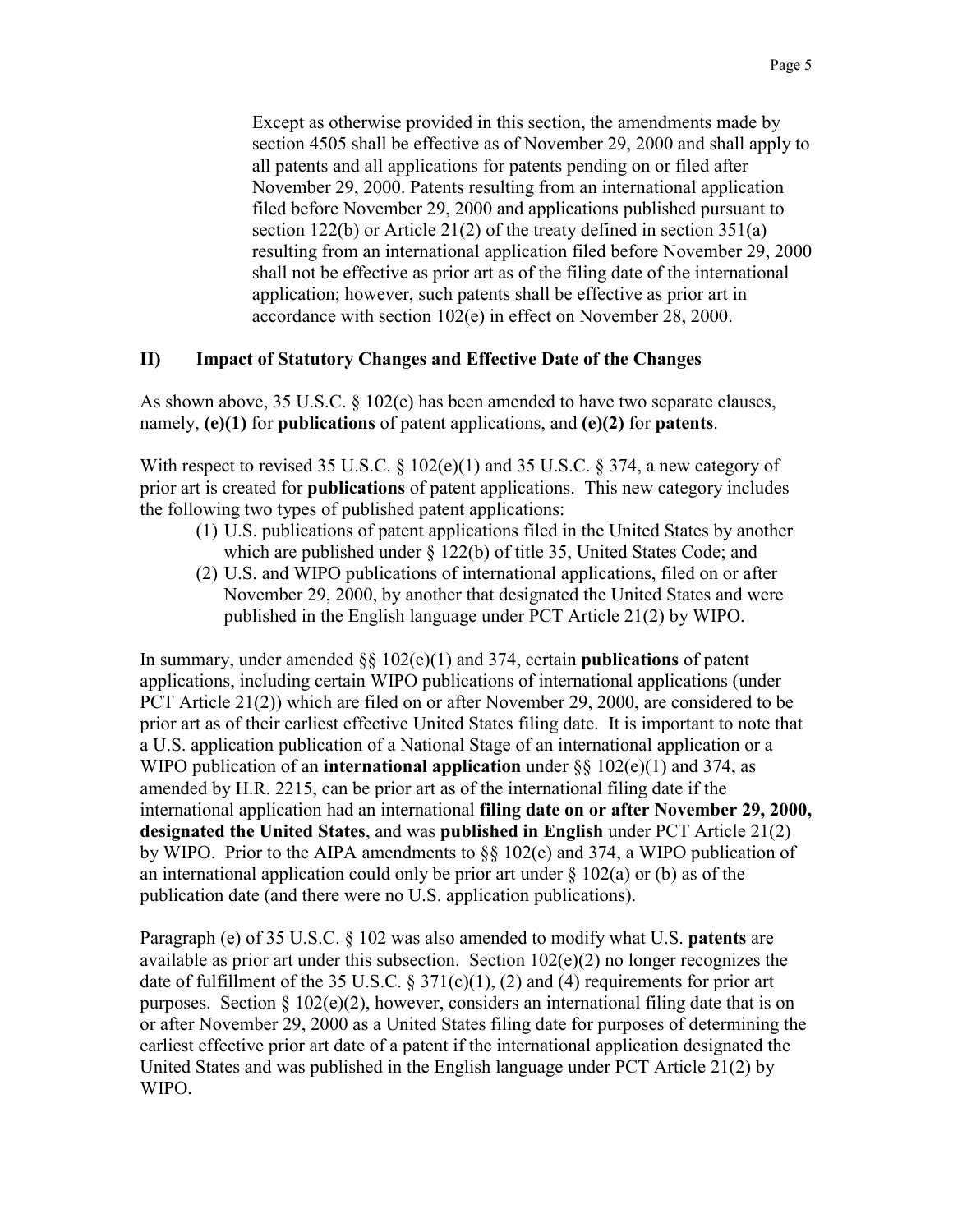The AIPA and H.R. 2215 also establish when the amendments to  $\S\S 102(e)$  and 374 must be applied. First, the AIPA and H.R. 2215 set forth that the amendments to  $\S$  102(e) apply to all applications being examined and all patents under reexamination. See the third sentence of  $\S$  4508 of the AIPA, as amended by H.R. 2215 (addressing  $\S$  4505 of the AIPA). In other words, the revised version of  $\S$  102(e) is completely retroactive, and it applies to all applications, no matter when filed, and all patents, with only one exception, which pertains to applying, as prior art under  $\S 102(e)$ , patents or publications based on international applications filed prior to November 29, 2000. Further, the amendments to § 374, which "deems" certain WIPO publications of international applications under PCT Article 21(2) as U.S. publications of applications filed under 35 U.S.C. § 111(a), are only effective for international applications filed on or after November 29, 2000. Therefore, an international application must be filed on or after November 29, 2000 for its WIPO publication to be "deemed a publication under section 122(b)," and thus available as a possible prior art reference under  $\S$  102(e)(1).

## **III) Prior Art Rejections based on 35 U.S.C. § 102(g)**

35 U.S.C. § 102(g) issues such as conception, reduction to practice and diligence, while more commonly applied to interference matters, also arise in other contexts.

35 U.S.C. § 102(g) may form the basis for an *ex parte* rejection if: (1) the subject matter at issue has been actually reduced to practice by another before the applicant's invention, and (2) there has been no abandonment, suppression or concealment. *See*, *e.g.*, *Amgen, Inc. v. Chugai Pharmaceutical Co.*, 927 F.2d 1200, 1205, 18 USPQ2d 1016, 1020 (Fed. Cir. 1991); *New Idea Farm Equipment Corp. v. Sperry Corp.*, 916 F.2d 1561, 1566, 16 USPQ2d 1424, 1428 (Fed. Cir. 1990); *E.I. DuPont de Nemours & Co. v. Phillips Petroleum Co.*, 849 F.2d 1430, 1434, 7 USPQ2d 1129, 1132 (Fed. Cir. 1988); *Kimberly\_Clark v. Johnson & Johnson*, 745 F.2d 1437, 1444-46, 223 USPQ 603, 606-08 (Fed. Cir. 1984). To qualify as prior art under 35 U.S.C.  $\S$  102(g), however, there must be evidence that the subject matter was actually reduced to practice, in that conception alone is not sufficient. *See Kimberly Clark*, 745 F.2d at 1445, 223 USPQ at 607. While the filing of an application for patent is a constructive reduction to practice, the filing of an application does not in itself provide the evidence necessary to show an actual reduction to practice of any of the subject matter disclosed in the application as is necessary to provide the basis for an *ex parte* rejection under 35 U.S.C. § 102(g). Thus, absent evidence showing an actual reduction to practice (which is generally not available during *ex parte* examination), the disclosure of a United States patent application publication or patent falls under 35 U.S.C. § 102(e) and not under 35 U.S.C. § 102(g). *Cf*. *In re Zletz*, 893 F.2d 319, 323, 13 USPQ2d 1320, 1323 (Fed. Cir. 1990) (the disclosure in a reference United States patent does not fall under 35 U.S.C. § 102(g) but under 35 U.S.C. § 102(e)).

In addition, subject matter qualifying as prior art only under 35 U.S.C. § 102(g) may also be the basis for an *ex parte* rejection under 35 U.S.C. 103. *See In re Bass*, 474 F.2d 1276, 1283, 177 USPQ 178, 183 (CCPA 1973) (in an unsuccessful attempt to utilize a 37 CFR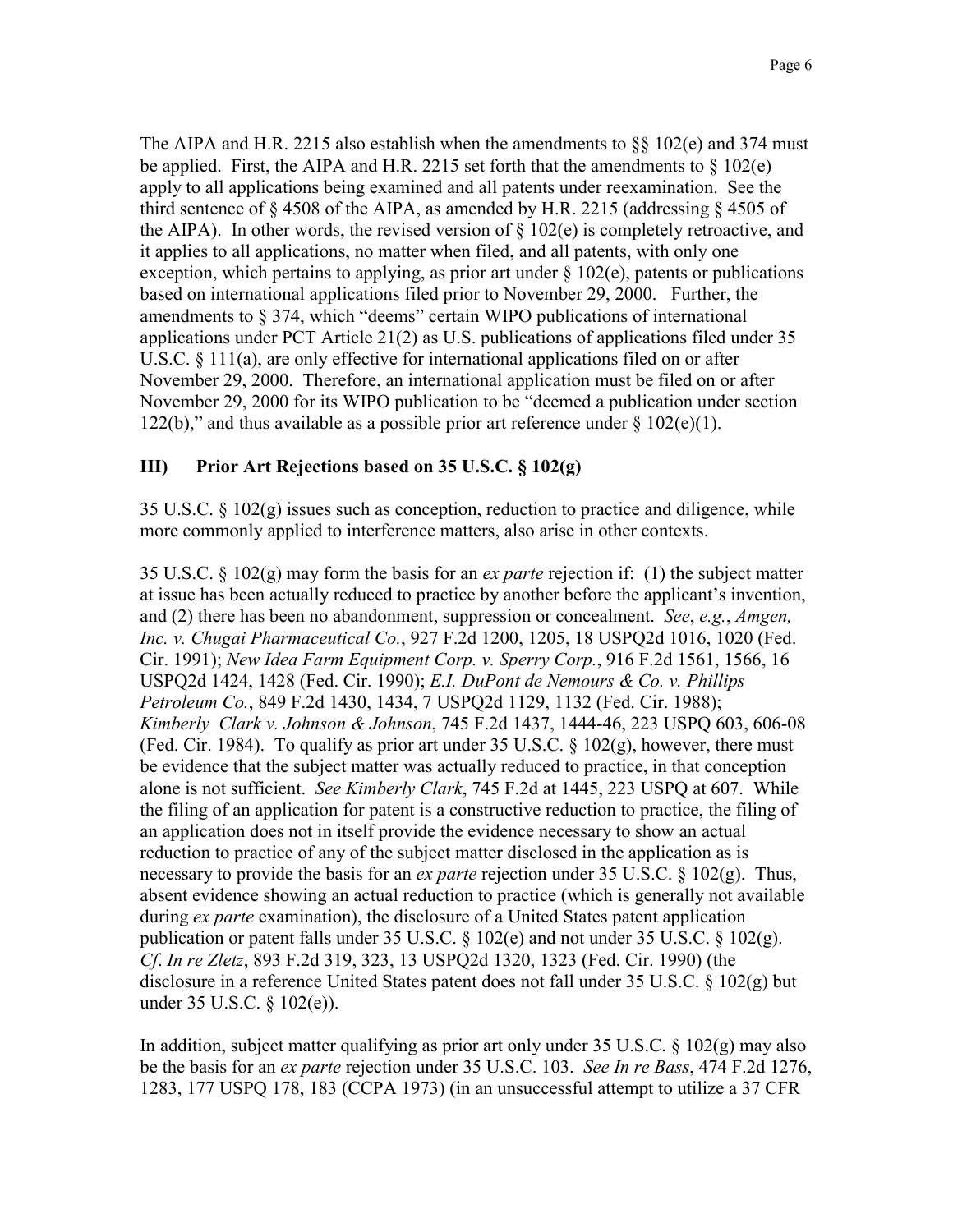1.131 affidavit relating to a combination application, applicants admitted that the subcombination screen of a copending application which issued as a patent was earlier conceived than the combination). 35 U.S.C.  $\S$  103(c), however, states that subsection (g) of 35 U.S.C. § 102 will not preclude patentability where subject matter developed by another person, that would otherwise qualify under 35 U.S.C.  $\S$  102(g), and the claimed invention of an application under examination were owned by the same person or subject to an obligation of assignment to the same person at the time the invention was made. See MPEP §§ 706.02(l) and 2146 (Eighth Edition (Aug. 2001)).

For additional examples of 35 U.S.C. § 102(g) issues such as conception, reduction to practice and diligence outside the context of interference matters, see *In re Costello*, 717 F.2d 1346, 219 USPQ 389 (Fed. Cir. 1983) (discussing the concepts of conception and constructive reduction to practice in the context of a declaration under 37 CFR 1.131), and *Kawai v. Metlesics*, 480 F.2d 880, 178 USPQ 158 (CCPA 1973) (holding constructive reduction to practice for priority under 35 U.S.C. § 119 requires meeting the requirements of 35 U.S.C. §§ 101 and 112).

## **IV) Examination Procedures under 35 U.S.C. §§ 102(e) and 374**

- (1) Determine the effective filing date(s) of the application being examined. See the Manual of Patent Examining Procedure (MPEP), sections 706.02, 1893.03(b), 1893.03(c), 1895 and 1895.01, Eighth Edition (Aug. 2001) as revised by this notice.
- (2) Determine and perform an appropriate prior art search. The Examiner should search for the most relevant prior art under 35 U.S.C. §§ 102 and 103, including U.S. and WIPO **publications** of patent applications, and U.S. **patents** accorded prior art dates under § 102(e).
- (3) Determine if the potential reference under  $\S$  102(e) is "by another." The inventive entity of the application must be different than that of the reference in order to apply a reference under  $\S 102(e)$ . Note that, where there are joint inventors, only one inventor need be different for the inventive entities to be different and a rejection under § 102(e) may be applicable even if there are some common inventors. See MPEP 706.02(a), Eighth Edition (Aug. 2001) as revised by this notice.
- (4) Determine the appropriate § 102(e) date for each potential reference by following the guidelines below and examples set forth under Part V:
	- (a) The potential reference must be a U.S. patent, a U.S. application publication (35 U.S.C.  $\S$  122(b)) or a WIPO publication of an international application under PCT Article 21(2) in order to apply the reference under § 102(e).
	- (b) Determine if the potential reference resulted from, or claimed the benefit of, an international application. If the reference does, go to step (c) below.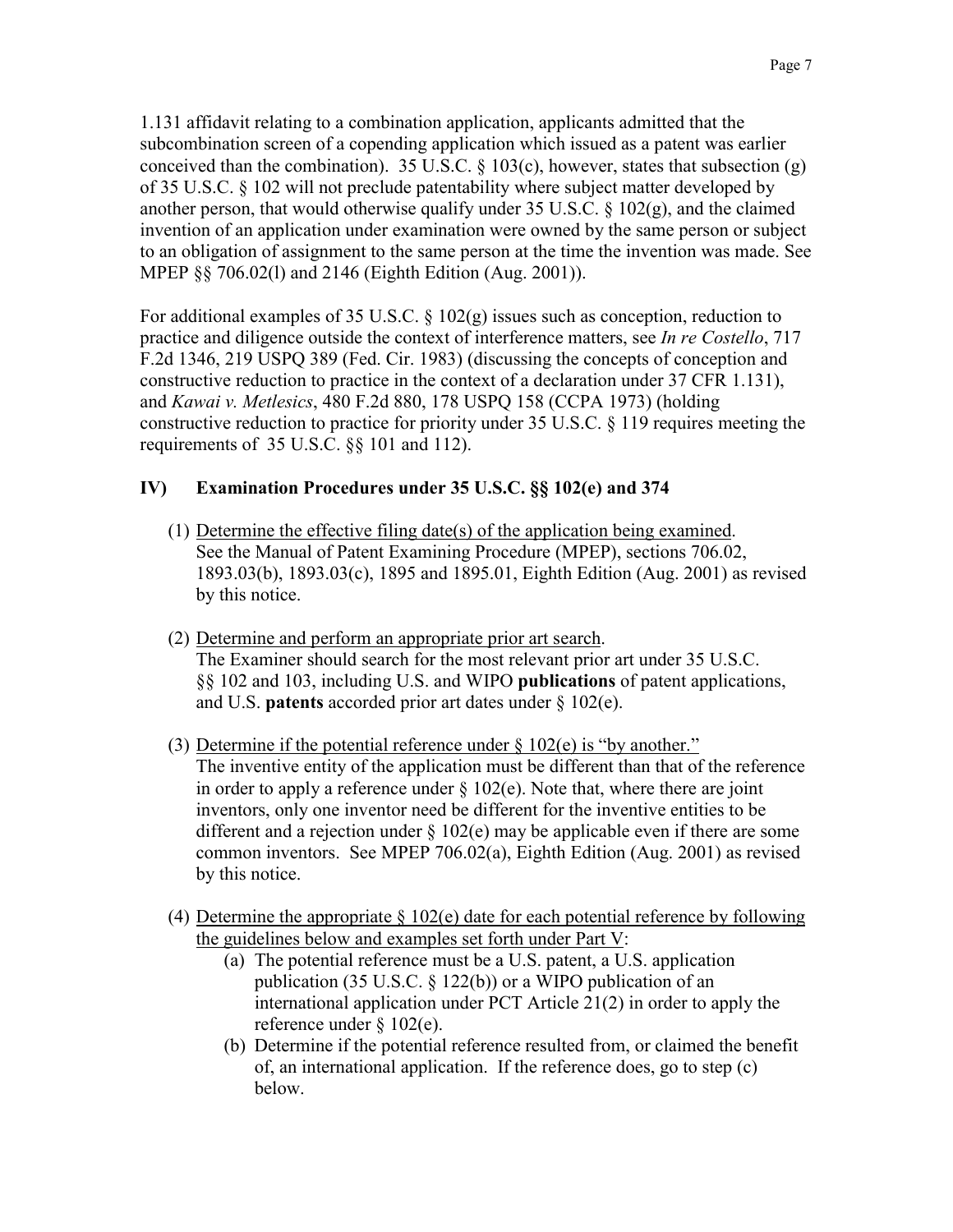The  $\frac{102}{e}$  date of a reference that did not result from, nor claimed the benefit of, an international application is its earliest effective U.S. filing date, taking into consideration any proper priority or benefit claims to prior U.S. applications under §§ 119(e) or 120 if the prior application(s) properly supports the subject matter used to make the rejection. See MPEP 706.02(a), Eighth Edition (Aug. 2001) as revised by this notice.

- (c) If the potential reference resulted from, or claimed the benefit of, an international application, the following must be determined:
	- i. If the international application meets the following three conditions:
		- 1. an international filing date on or after November 29, 2000;
		- 2. designated the United States; and
		- 3. published under PCT Article 21(2) in English,

the international filing date is a U.S. filing date for prior art purposes under  $\S 102(e)$ . If such an international application properly claims benefit to an earlier-filed U.S. or international application, or priority to an earlier-filed U.S. provisional application, apply the reference under  $\S 102(e)$  as of the earlier filing date, assuming all the conditions of  $\S$ § 102(e), 119(e), 120, or 365(c) are met. Note, where the earlier application is an international application, the earlier international application must satisfy the same three conditions (i.e., filed on or after November 29, 2000, designated the U.S. and had been published in English under PCT Article 21(2)).

- ii. If the international application was filed on or after November 29, 2000, but did **not** designate the United States or was **not** published in English under PCT Article 21(2), do **not** treat the international filing date as a U.S. filing date for use under  $35 \text{ U.S.C.} \$   $3102(e)$  as a prior art date. In this situation, do **not** apply the reference as of its international filing date, its date of completion of the §  $371(c)(1)$ , (2) and (4) requirements, or any earlier filing date to which such an international application claims benefit or priority. The reference may be applied under  $\S$  102(a) or (b) as of its publication date, or § 102(e) as of any later U.S. filing date of an application that properly claimed the benefit of the international application (if applicable).
- iii. If the international application has an international filing date prior to November 29, 2000, apply the reference under the provisions of §§ 102 and 374, prior to the AIPA amendments:
	- 1. For U.S. patents, apply the reference under § 102(e) as of the earlier of the date of completion of the requirements of  $\S 371(c)(1)$ , (2) and (4) or the filing date of the later-filed U.S. application that claimed the benefit of the international application.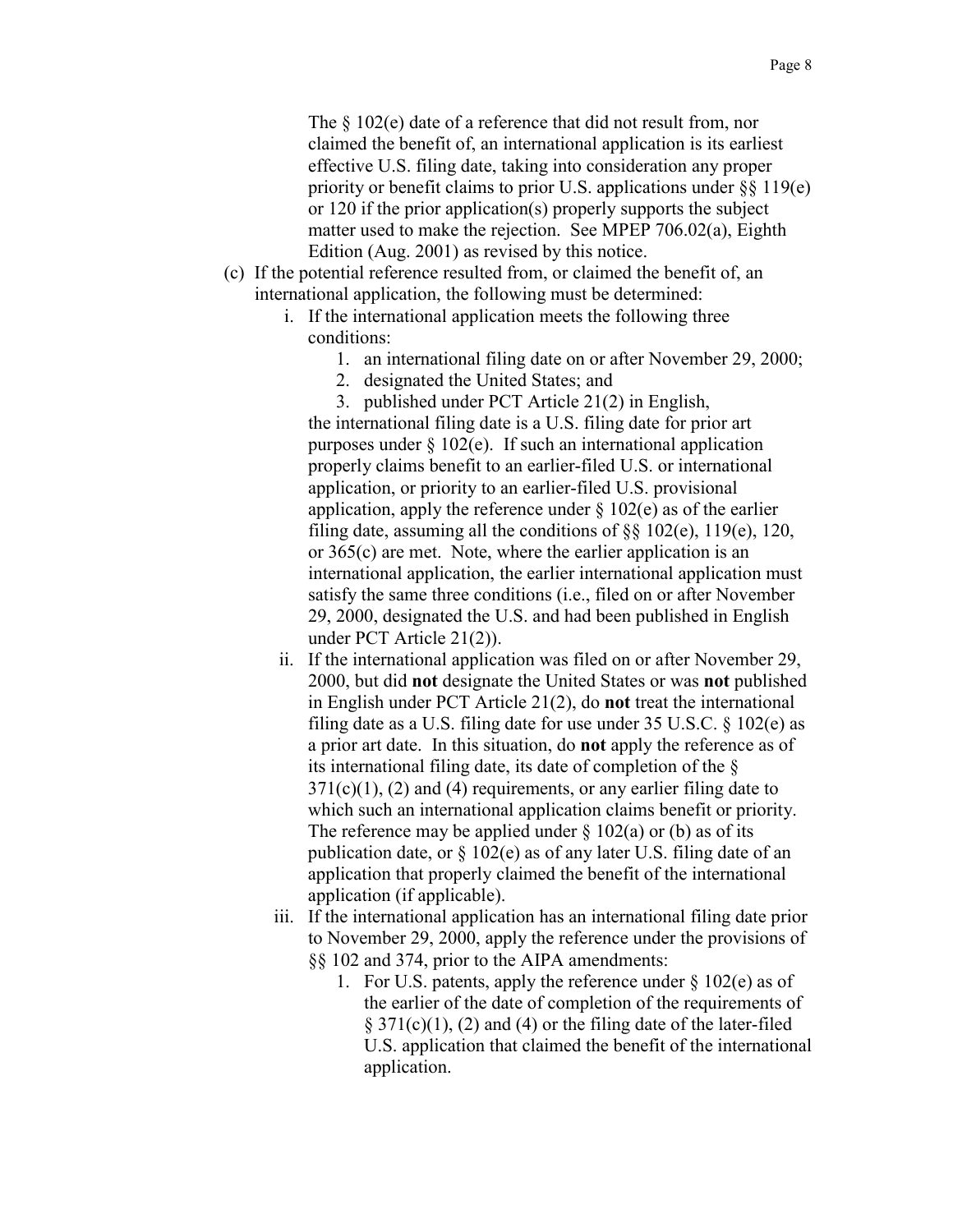- 2. For U.S. application publications and WIPO publications of international applications under PCT Article 21(2), never apply these references under  $\S 102(e)$ . These references may be applied as of their publication dates under  $\S$  102(a) or  $(b)$ .
- 3. For U.S. application publications of applications that claim the benefit of an international application filed prior to November 29, 2000, apply the reference under  $\S$  102(e) as of the actual filing date of the later-filed U.S. application that claimed the benefit of the international application.
- iv. Examiners should be aware that although a publication of, or a U.S. Patent issued from, an international application may not have a  $\S$  102(e) date at all, or may have a  $\S$  102(e) date that is after the effective filing date of the application being examined (so it is not "prior art"), the corresponding WIPO publication of an international application will likely have an earlier  $\S$  102(a) or (b) date.
- (d) Foreign applications' filing dates that are claimed (via 35 U.S.C. §§ 119(a)-(d) or  $365(a)$ ) in applications, which have been published as U.S. or WIPO application publications or patented in the U.S., may **not** be used as § 102(e) dates for prior art purposes. This would include international filing dates claimed as foreign priority dates under 35 U.S.C. § 365(a).

#### (5) Determine whether 35 U.S.C. § 103(c) common assignee considerations apply.

If a § 102(e) reference is applied in an obviousness rejection under 35 U.S.C. § 103(a) (including provisional rejections) in an application filed on or after November 29, 1999<sup>4</sup>, the examiner should ascertain whether there is evidence that the claimed invention and the reference were owned by the same person, or subject to an obligation of assignment to the same person, at the time the claimed invention was made. A clear statement of entitlement to the prior art exclusion by applicant(s) or a registered practitioner would be sufficient evidence to establish the prior art exclusion. A double patenting rejection, however, based on the § 102(e) reference could be applied, if appropriate, even if the reference is disqualified from being used a rejection under § 103(a). See MPEP 706.02(l), Eighth Edition (Aug. 2001).

(6) Apply the reference(s) under  $\S$ § 102 or 103, based on the provision of § 102 that gives the best prior art date for the disclosure. If a reference is prior art under both §§ 102 (a) and (e), but not § 102(b), the reference should be applied under both provisions.

(a) Examiners should provide a copy of the appropriate statutory language under which the rejection is made in the first Office action utilizing such a rejection. Only revised (October 2002, or more current) Form Paragraphs pertaining to § 102(e) should be used.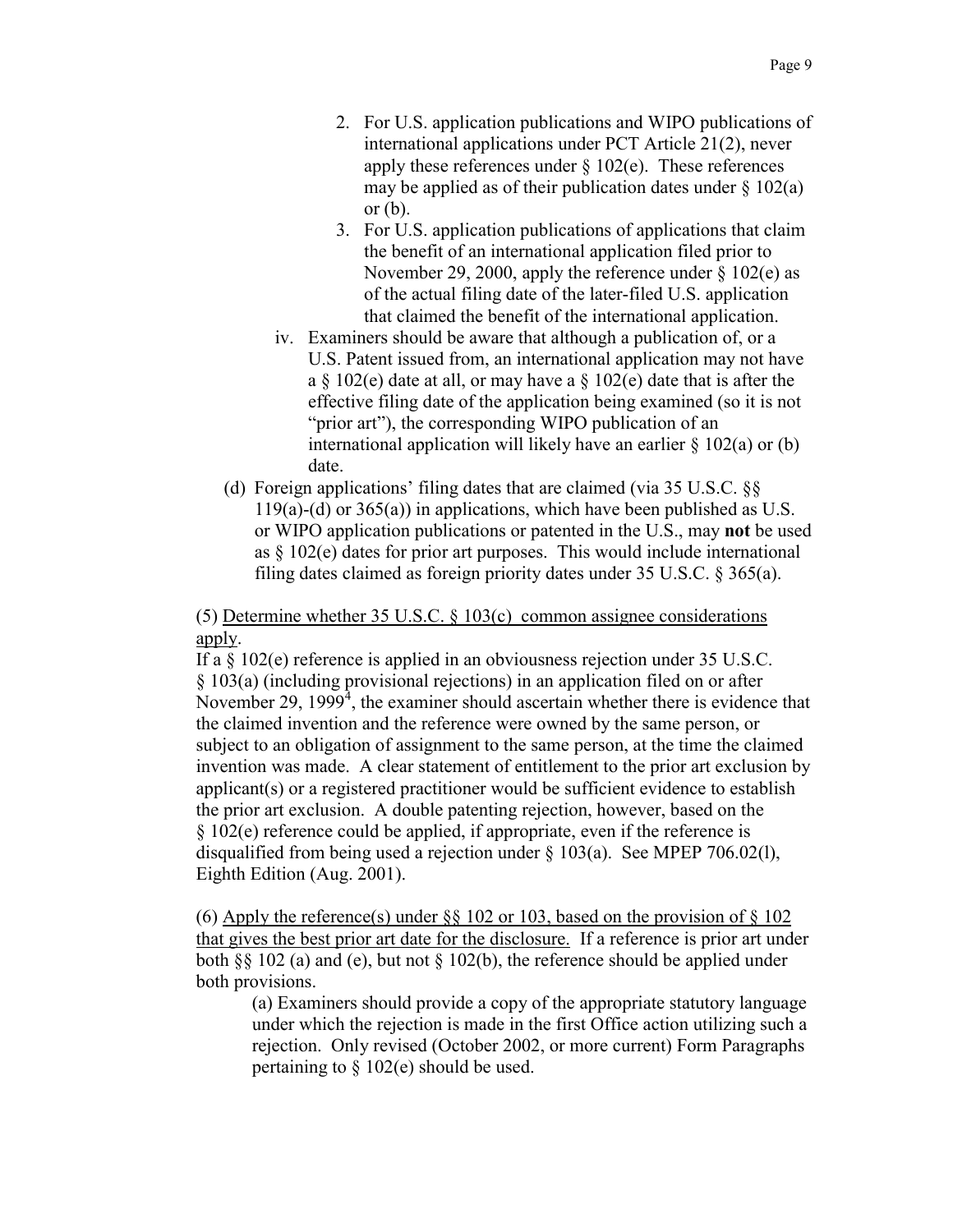(7) Final rejection practice: If a second or subsequent action contains a new ground of rejection necessitated by the change to 35 U.S.C. § 102(e) that was not also necessitated by an amendment to the claims or as a result of certain information disclosure statements, that action cannot be made final. See MPEP 706.07(a), Eighth Edition (Aug. 2001).

## **V) Examples**

In order to illustrate the prior art dates of U.S. and WIPO **publications** of patent applications and United States **patents** under § 102(e), nine examples are presented below. The examples only cover the most common factual situations that might be encountered when determining the  $\S 102(e)$  date of a reference. Examples 1 and 2 involve only U.S. application publications and U.S. patents. Example 3 involves a priority claim to a foreign patent application. Examples 4-9 involve international applications. The **time lines** in the examples below show the history of the prior art **references** that could be applied against the claims of the application under examination, or the patent under reexamination.

The dates in the examples below are arbitrarily used and are presented for illustrative purposes only. Therefore, correlation of patent grant dates with Tuesdays or application publication dates with Thursdays may not be portrayed in the examples.

### **Example 1:** Reference Publication and Patent of  $\S 111(a)$  Application with no Priority/Benefit Claims

For reference publications and patents of patent applications filed under 35 U.S.C. § 111(a) with no claim for the benefit of, or priority to, a prior application, the prior art dates under § 102(e) accorded to these references are the earliest effective United States filing date. Thus, a publication and patent of a  $\S$  111(a) application, which does not claim any benefit under either 35 U.S.C. §§ 119(e), 120 or 365(c), would be accorded the application's actual filing date as its prior art date under  $\S 102(e)$ .

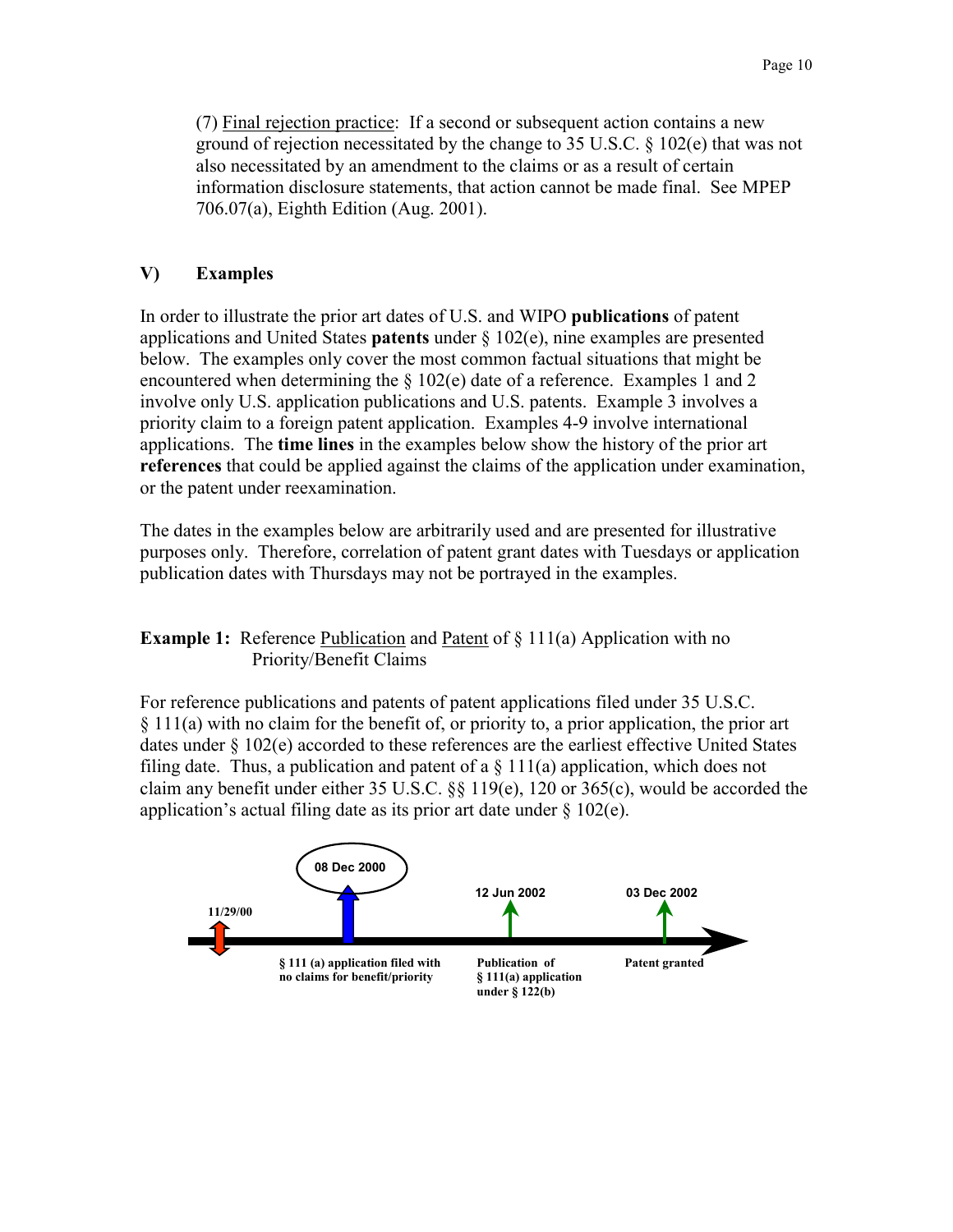The  $\frac{102(e)}{1}$  date for Publication is: 08 Dec 2000 The  $\S$  102(e)(2) date for the Patent is: 08 Dec 2000

**Example 2:** Reference Publication and Patent of  $\S$  111(a) Application with Priority/Benefit Claim to a Prior U.S. Provisional or Nonprovisional Application

For reference publications and patents of patent applications filed under 35 U.S.C. § 111(a), the prior art dates under § 102(e) accorded to these references are the earliest effective United States filing dates. Thus, a publication and patent of a  $\S$  111(a) application, which claims priority under 35 U.S.C. § 119(e) to a prior U.S. provisional application or claims the benefit under 35 U.S.C. § 120 of a prior nonprovisional application, would be accorded the earlier filing date as its prior art date under  $\S 102(e)$ , assuming the earlier-filed application has proper support for the subject matter as required by  $\S$ § 119(e) or 120.



The  $\S$  102(e)(1) date for Publication is: 01 Jan 2000 The  $\S$  102(e)(2) date for the Patent is: 01 Jan 2000

**Example 3:** Reference Publication and Patent of  $\S$  11(a) Application with  $\S$  119(a)-(d) Benefit Claim to a Prior Foreign Application

For reference publications and patents of patent applications filed under 35 U.S.C.  $§ 111(a)$ , the prior art dates under  $§ 102(e)$  accorded to these references are the earliest effective United States filing dates. No benefit of the filing date of the foreign application is given under § 102(e) for prior art purposes (*In re Hilmer*, 149 USPQ 480 (CCPA 1966)). Thus, a publication and patent of a  $\S$  111(a) application, which claims benefit under 35 U.S.C. § 119(a)-(d) to a prior foreign-filed application, would be accorded its United States filing date as its prior art date under § 102(e).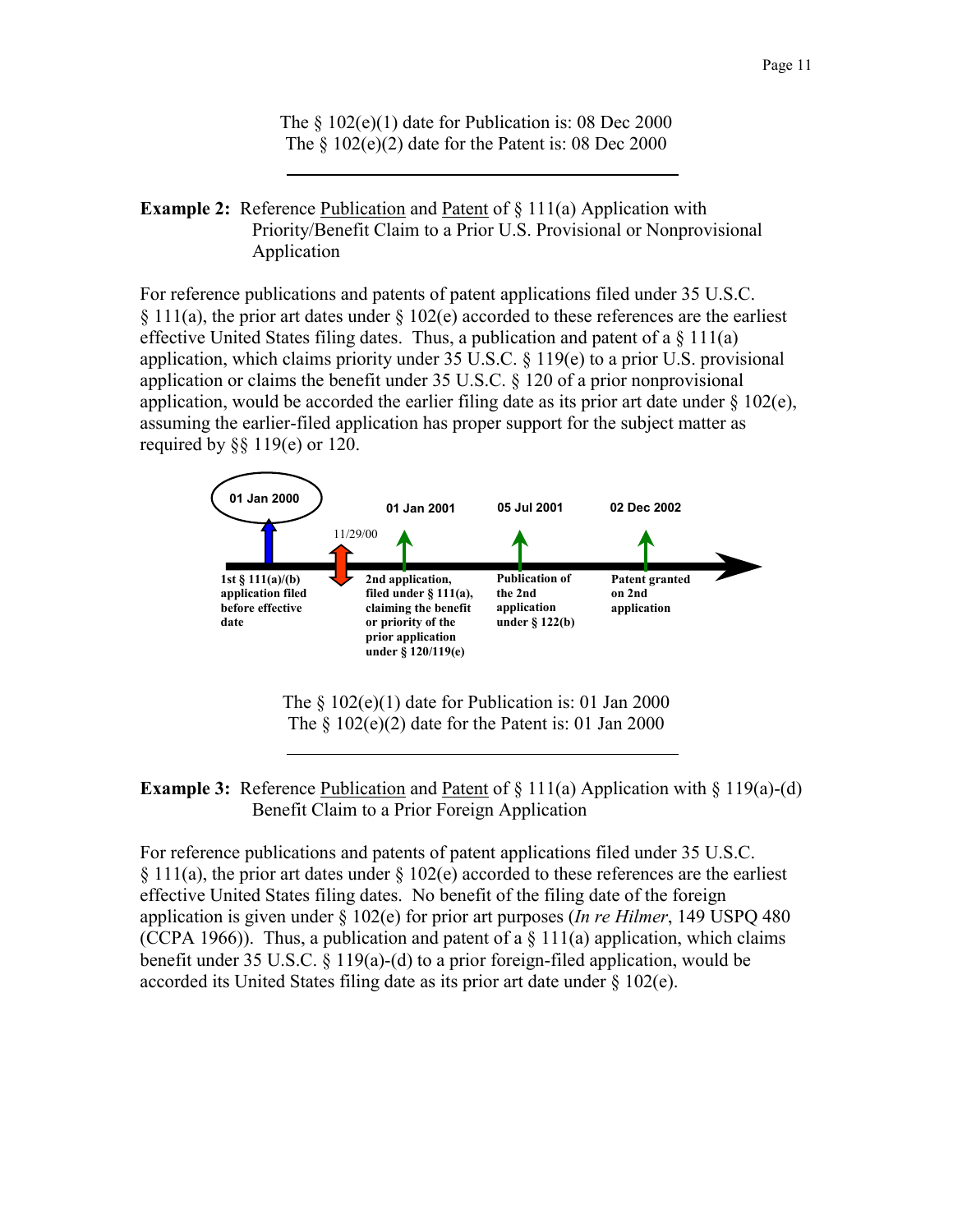

The  $\S$  102(e)(1) date for Publication is: 21 Jun 1999 The  $\S$  102(e)(2) date for the Patent is: 21 Jun 1999

### **Example 4:** References based on the **National Stage (§ 371)** of an **International Application filed on or after November 29, 2000** and which was published in **English** under PCT Article 21(2).

All references, whether the WIPO publication, the U.S. application publication or the U.S. patent, of an international application (IA) that was filed on or after November 29, 2000, designated the U.S., and was published in English under PCT Article 21(2) by WIPO, have the  $\S$  102(e) prior art date of the international filing date or earlier effective U.S. filing date. No benefit of the international filing date (nor any U.S. filing dates prior to the IA), however, is given for  $\S 102(e)$  prior art purposes if the IA was published under PCT Article 21(2) in a language other than English.



The  $\S$  102(e)(1) date for the IA publication by WIPO is: 01 Jan 2001 The § 102(e)(1) date for Publication by USPTO is: 01 Jan 2001 The  $\S$  102(e)(2) date for the Patent is: 01 Jan 2001

#### Additional Priority/Benefit Claims:

If a later-filed U.S. nonprovisional  $(\S 111(a))$  application claimed the benefit of the IA in the example above, the  $\S$  102(e) date of the patent or publication of the later-filed U.S. application would be the international filing date, assuming the earlier-filed IA has proper support for the subject matter relied upon as required by § 120.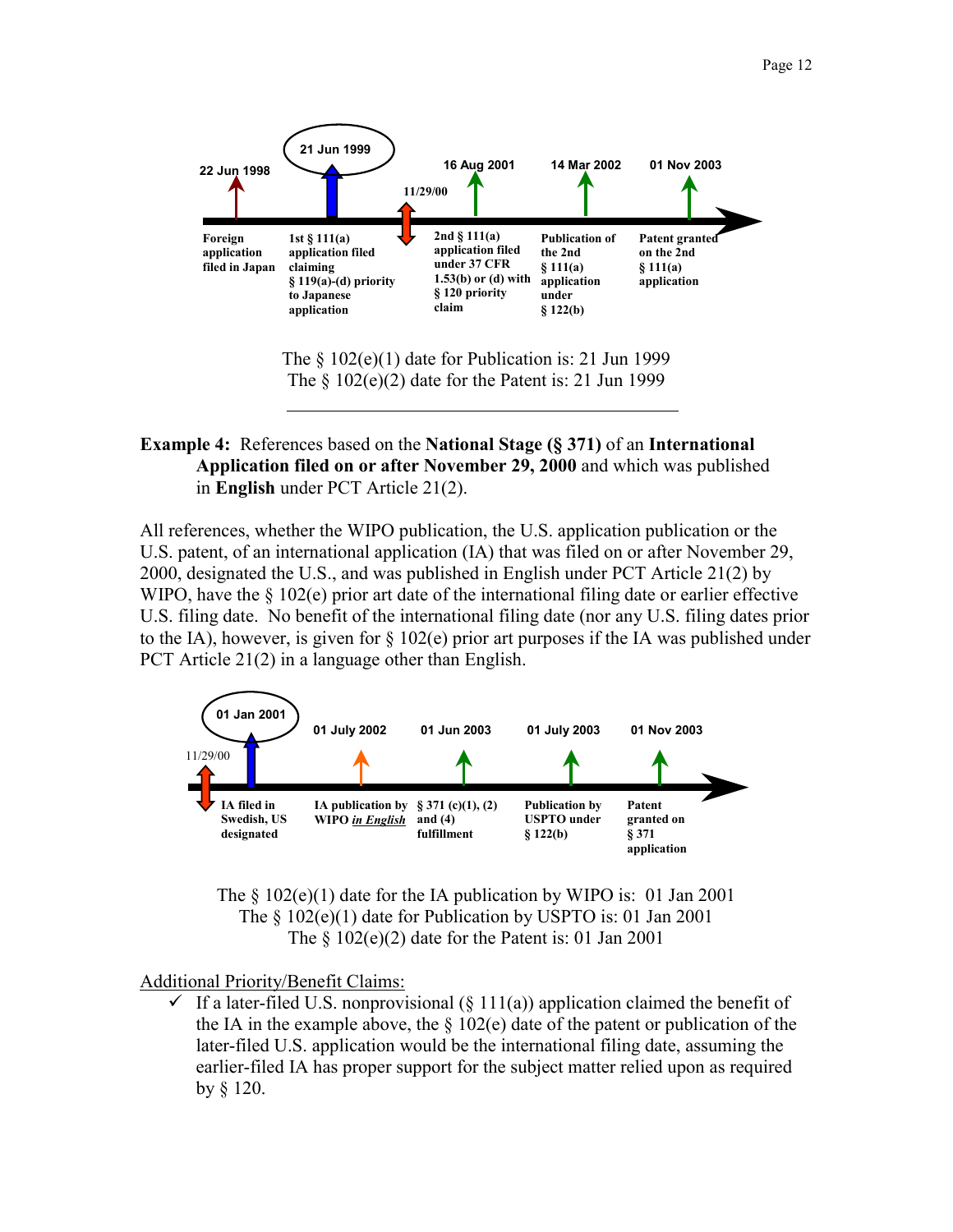$\checkmark$  If the IA properly claimed priority to an earlier-filed U.S. provisional (§ 111(b)) application or the benefit of an earlier-filed U.S. nonprovisional  $(\S 111(a))$ application, the  $\S 102(e)$  date for all the references would be the filing date of the earlier-filed U.S. application, assuming the earlier-filed application has proper support for the subject matter relied upon as required by  $\S$ § 119(e) or 120.

#### **Example 5:** References based on the **National Stage (§ 371)** of an **International Application filed on or after November 29, 2000** and which was **not** published in **English** under PCT Article 21(2).

All references, whether the WIPO publication, the U.S. application publication or the U.S. patent, of an international application (IA) that was filed on or after November 29, 2000 but was **not** published in **English** under PCT Article 21(2) by WIPO, have no  $\S 102(e)$  prior art date at all. According to  $\S 102(e)$ , no benefit of the international filing date (nor any U.S. filing dates prior to the IA) is given for  $\S$  102(e) prior art purposes if the IA was published under PCT Article 21(2) in a language other than English regardless of whether the international application entered the National Stage. Such references may be applied under  $\S$  102(a) or (b) as of their publication dates, but never under  $\S$  102(e).





The IA publication by WIPO can be applied under  $\S$  102(a) or (b) as of its publication date (01 July 2002).

- $\checkmark$  If the IA properly claimed priority/benefit to any earlier-filed U.S. application (whether provisional or nonprovisional), there would still be no  $\S$  102(e) date for all the references.
- $\checkmark$  If a later-filed U.S. nonprovisional (§ 111(a)) application claimed the benefit of the IA in the example above, the  $\S$  102(e) date of the patent or publication of the later-filed U.S. application would be the actual filing date of the later-filed U.S. application.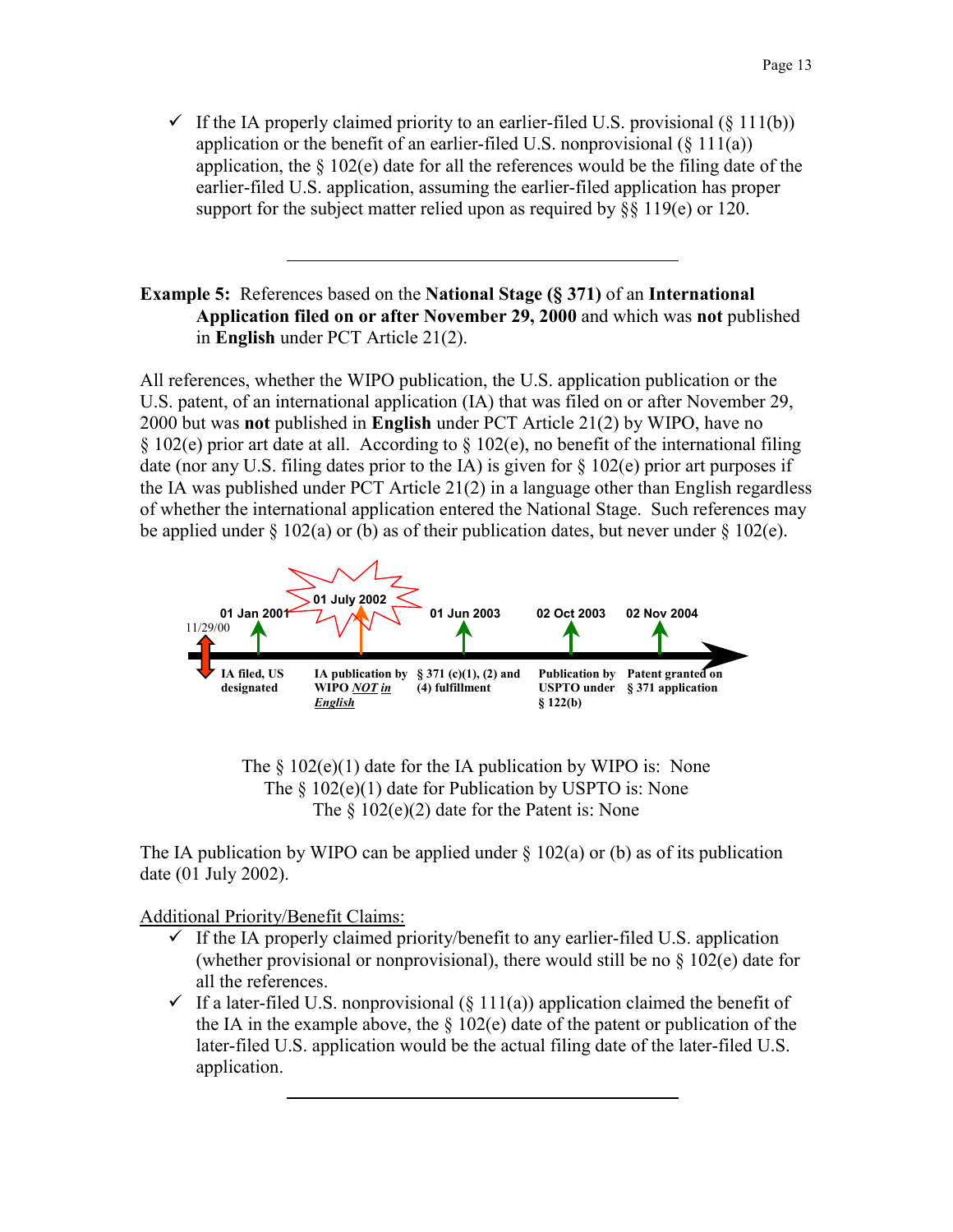### **Example 6:** References based on the **National Stage (§ 371)** of an **International Application filed prior to November 29, 2000** (language of the publication under PCT Article 21(2) is not relevant)

The reference U.S. patent issued from an international application (IA) that was filed prior to November 29, 2000 has a § 102(e) prior art date of the date of fulfillment of the requirements of 35 U.S.C.  $\S 371(c)(1)$ , (2) and (4). This is the pre-AIPA  $\S 102(e)$ . The application publications, both the WIPO publication and the U.S. publication, published from an international application that was filed prior to November 29, 2000, do not have any  $\S 102(e)$  prior art date. According to the effective date provisions as amended by H.R. 2215, the amendments to §§ 102(e) and 374 are not applicable to international applications having international filing dates prior to November 29, 2000. The application publications can be applied under  $\S 102(a)$  or (b) as of their publication dates.



The  $\S$  102(e)(1) date for the IA publication by WIPO is: None The  $\frac{102(e)}{1}$  date for Publication by USPTO is: None The § 102(e) date for the Patent is: 01 July 2002

The IA publication by WIPO can be applied under  $\S$  102(a) or (b) as of its publication date (01 July 2001).

- $\checkmark$  If the IA properly claimed priority/benefit to any earlier-filed U.S. application (whether provisional or nonprovisional), there would still be no  $\S 102(e)(1)$  date for the U.S. and WIPO application publications, and the  $\S$  102(e) date for the patent will still be 01 July 2002 (the date of fulfillment of the requirements under  $§ 371(c)(1), (2)$  and (4)).
- $\checkmark$  If a later-filed U.S. nonprovisional (§ 111(a)) application claimed the benefit of the IA in the example above, the  $\S 102(e)(1)$  date of the application publication of later-filed U.S. application would be the actual filing date of the later-filed U.S. application, and  $\S$  102(e) date of the patent of the later-filed U.S. application would be 01 July 2002 (the date that the earlier-filed IA fulfilled the requirements of  $\S 371(c)(1)$ , (2) and (4)).
- $\checkmark$  If the patent was based on a later-filed U.S. application that claimed the benefit of the international application and the later filed U.S. application's filing date is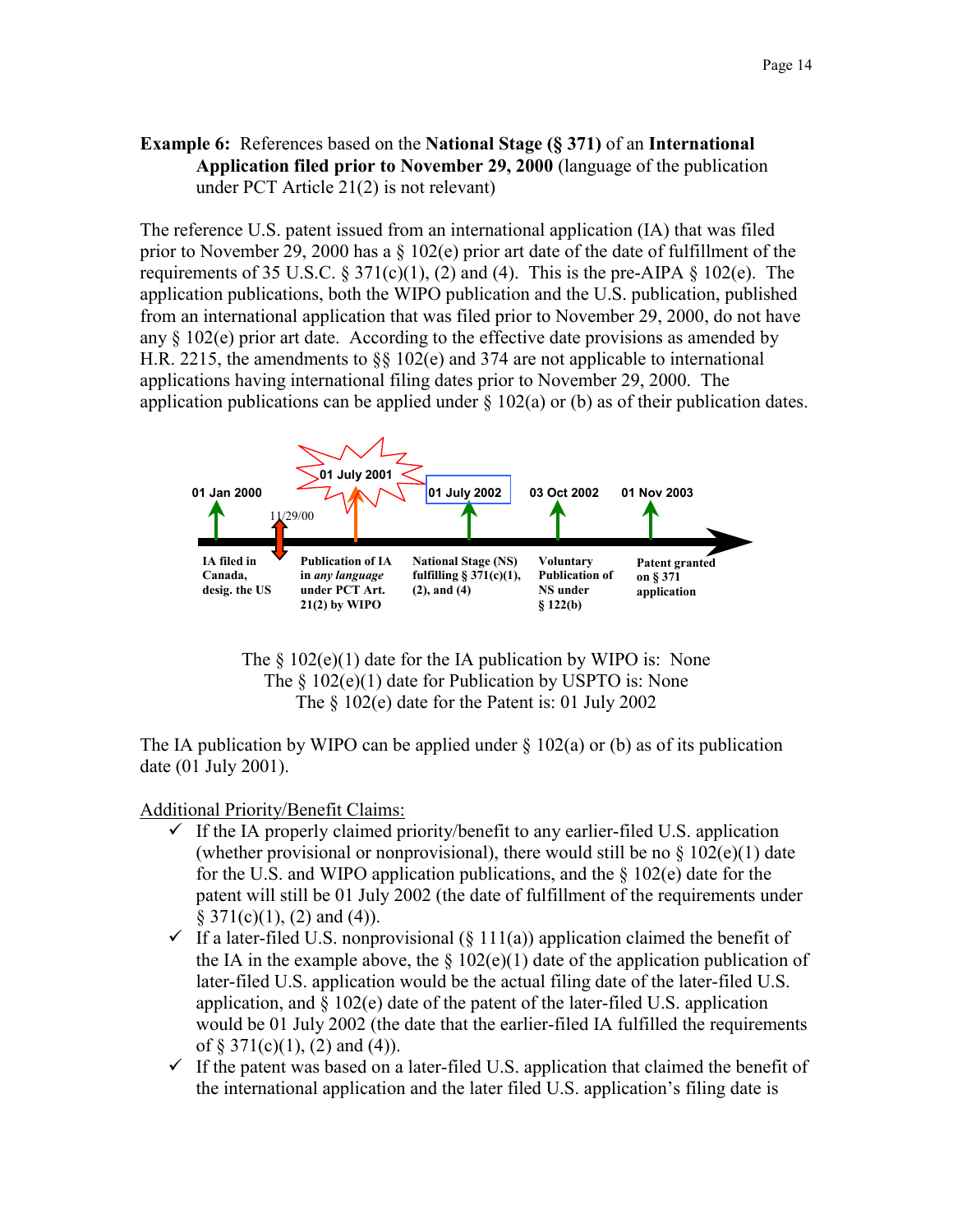before the date the requirements of 35 U.S.C. 371(c)(1)(2) and (4) were fulfilled (if fulfilled at all), the 102(e) date of the patent would be the filing date of the later-filed U.S. application that claimed the benefit of the international application.

### **Example 7:** References based on a § 111(a) Application which is a **Continuation of an International Application**, which was **filed on or after November 29, 2000, designated the U.S.** and was **published in English** under PCT Article 21(2)

All references, whether the WIPO publication, the U.S. application publication or the U.S. patent of, or claiming the benefit of, an international application (IA) that was filed on or after November 29, 2000, designated the U.S. and was published in English under PCT Article 21(2) by WIPO, have the  $\S$  102(e) prior art date of the international filing date or earlier effective U.S. filing date. No benefit of the international filing date (nor any U.S. filing dates prior to the IA), however, is given for  $\S$  102(e) purposes if the IA was published under PCT Article 21(2) by WIPO in a language other than English.





- If the IA properly claimed priority to an earlier-filed U.S. provisional  $(\S 111(b))$ application or the benefit of an earlier-filed U.S. nonprovisional  $(\S 111(a))$ application, the  $\S 102(e)$  date for all the references would be the filing date of the earlier-filed U.S. application, assuming the earlier-filed application has proper support for the subject matter relied upon as required by  $\S$ § 119(e) or 120.
- $\checkmark$  If a second, later-filed U.S. nonprovisional (§ 111(a)) application claimed the benefit of the  $\S 111(a)$  application in the example above, the  $\S 102(e)$  date of the patent or publication of the second, later-filed U.S. application would still be the international filing date of the IA, assuming the earlier-filed IA has proper support for the subject matter relied upon as required by  $\S$  120 and 365(c).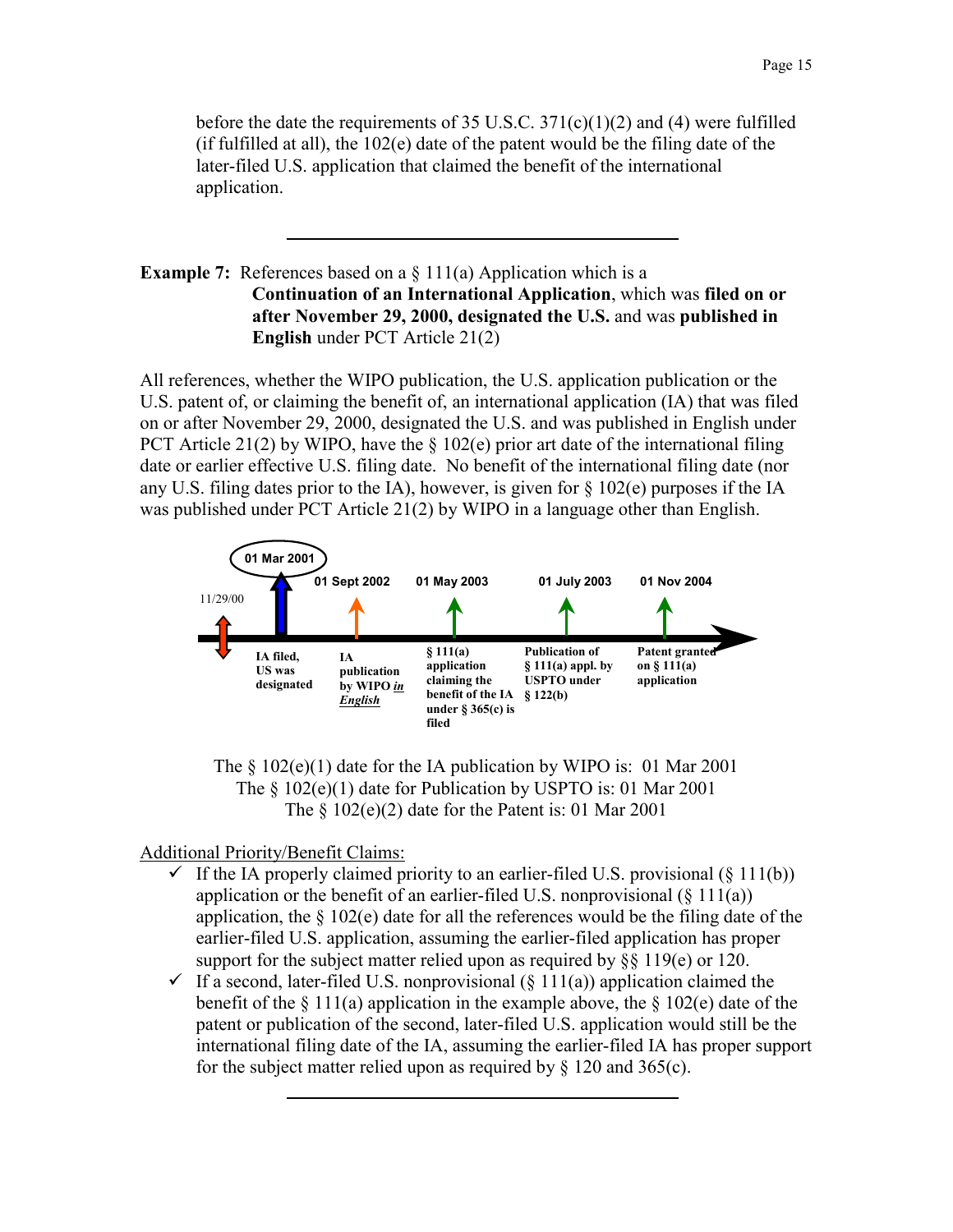## **Example 8:** References based on a § 111(a) Application which is a **Continuation of an International Application**, which was **filed on or after November 29, 2000** and was **not published in English** under PCT Article 21(2)

Both the U.S. publication and the U.S. patent of the  $\S 111(a)$  continuation of an international application (IA) that was filed on or after November 29, 2000 but was **not**  published in English under PCT Article 21(2) by WIPO have the § 102(e) prior art date of its actual U.S. filing date under §111(a). No benefit of the international filing date (nor any U.S. filing dates prior to the IA) is given for  $\S$  102(e) purposes if the IA was published under PCT Article 21(2) in a language other than English. The IA publication under PCT Article 21(2) does not have a prior art date under  $\S 102(e)(1)$  because the IA was not published in English under PCT Article 21(2). The IA publication under PCT Article 21(2) can be applied under  $\S 102(a)$  or (b) as of its publication date.





The IA publication by WIPO can be applied under  $\S$  102(a) or (b) as of its publication date (01 Sept 2002).

- $\checkmark$  If the IA properly claimed priority/benefit to any earlier-filed U.S. application (whether provisional or nonprovisional), there would still be no  $\S$  102(e)(1) date for the IA publication by WIPO, and the U.S. application publication and patent would still have a  $\S$  102(e) date of the actual filing date of the later-filed  $\S$  111(a) application in the example above (01 May 2003).
- $\checkmark$  If a second, later-filed U.S. nonprovisional (§ 111(a)) application claimed the benefit of the  $\S 111(a)$  application in the example above, the  $\S 102(e)$  date of the patent or publication of the second, later-filed U.S. application would still be the actual filing date of the  $\S 111(a)$  application in the example above (01 May 2003).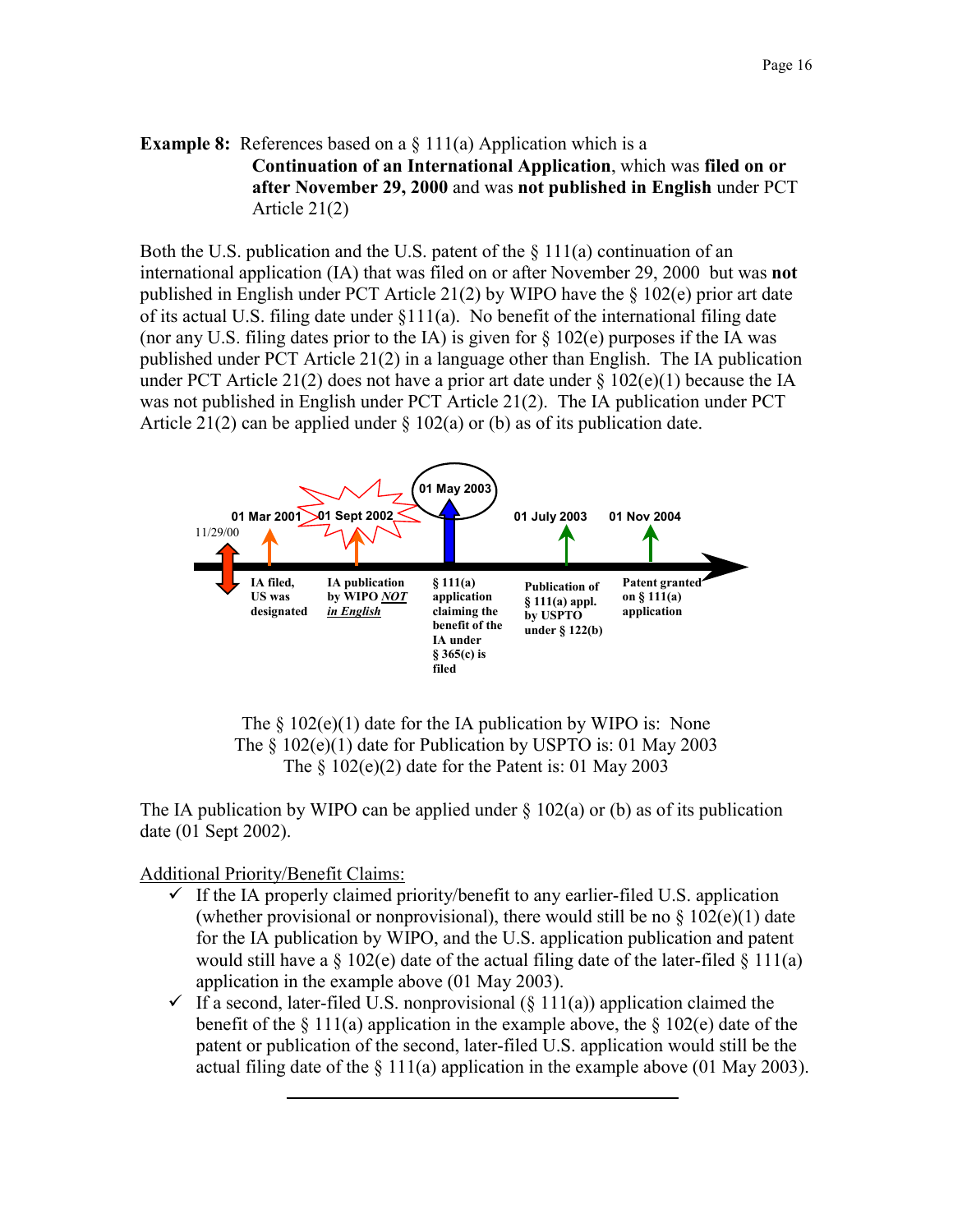## **Example 9:** References based on a  $\S$  111(a) Application which is a **Continuation** (filed prior to any entry of the National Stage) **of an International Application**, which was **filed prior to November 29, 2000**  (language of the publication under PCT Article 21(2) is not relevant)

Both the U.S. publication and the U.S. patent of the  $\S 111(a)$  continuation (filed prior to any entry of the National Stage) of an international application (IA) that was filed prior to November 29, 2000 have the § 102(e) prior art date of its actual U.S. filing date under §111(a). No benefit of the international filing date (nor any U.S. filing dates prior to the IA) is given for § 102(e) prior art purposes if the IA was filed prior to November 29, 2000. The IA publication under PCT Article 21(2) does not have a prior art date under § 102(e)(1) because the IA was filed prior to November 29, 2000. The IA publication under PCT Article 21(2) can be applied under  $\S 102(a)$  or (b) as of its publication date.



The  $\S$  102(e)(1) date for the IA publication by WIPO is: None The  $\S$  102(e)(1) date for Publication by USPTO is: 01 Dec 2000 The § 102(e) date for the Patent is: 01 Dec 2000

The IA publication by WIPO can be applied under  $\S 102(a)$  or (b) as of its publication date (01 Sept 2000).

- $\checkmark$  If the IA properly claimed priority/benefit to any earlier-filed U.S. application (whether provisional or nonprovisional), there would still be no  $\S$  102(e)(1) date for the IA publication by WIPO, and the U.S. application publication and patent would still have a  $\S$  102(e) date of the actual filing date of later-filed  $\S$  111(a) application in the example above (01 Dec 2000).
- $\checkmark$  If a second, later-filed U.S. nonprovisional (§ 111(a)) application claimed the benefit of  $\S 111(a)$  application in the example above, the  $\S 102(e)$  date of the patent or publication of the second, later-filed U.S. application would still be the actual filing date of the  $\S 111(a)$  application in the example above (01 Dec 2000).